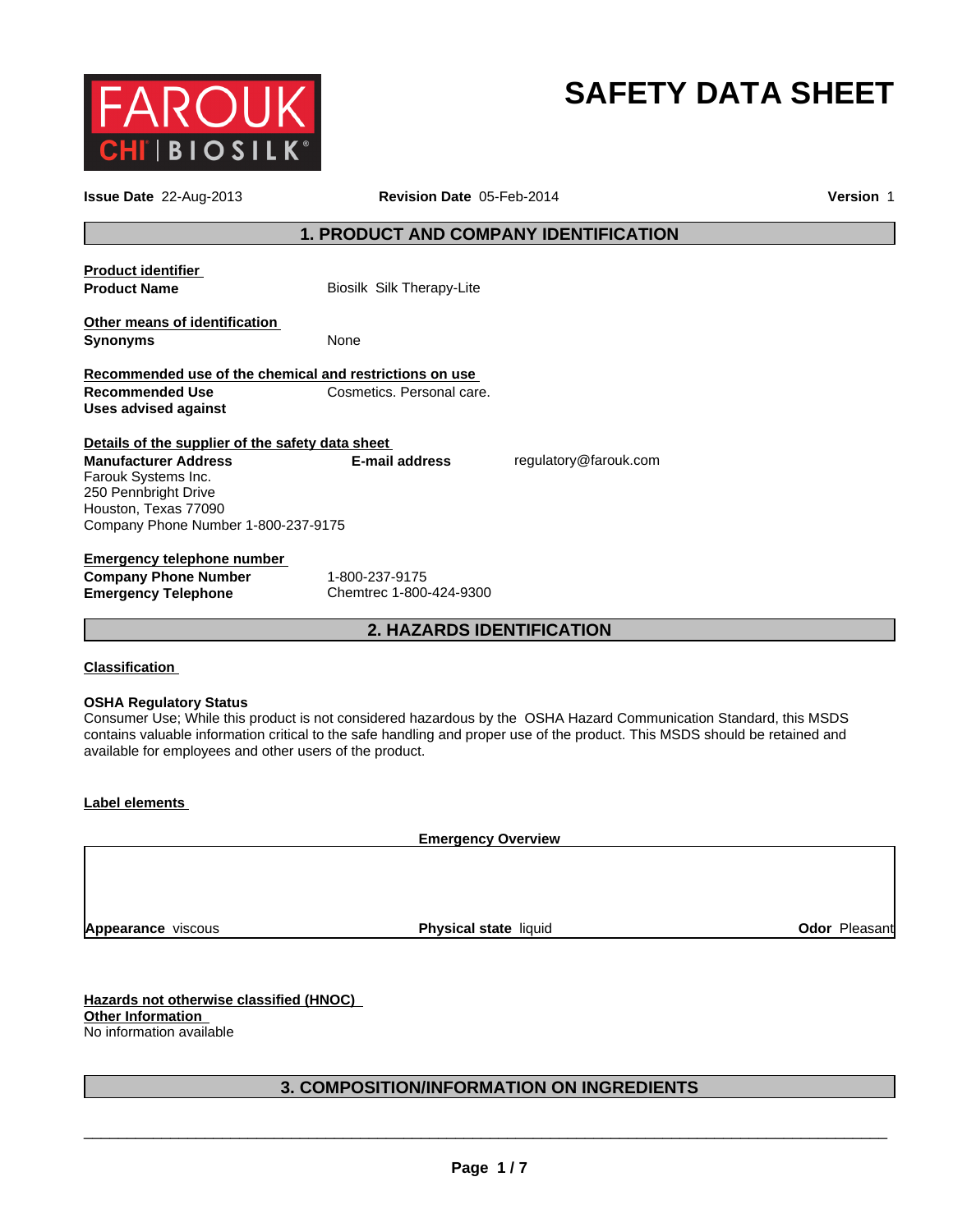Composition: The complete ingredient list for the finished products(s) is as follows:

Cyclopentasiloxane, Cyclotetrasiloxane, Caprylyl Methicone, Phenyl Trimethicone, C12-15 Alkyl Benzoate, Phenoxyethanol, Panthenol, Ethyl Ester of Hydrolyzed Silk, Fragrance (Parfum), Butylphenyl Methylpropional, Alpha- Isomethyl Ionone, Benzyl Benzoate, Citronellol, Geraniol, Hydroxycitronellal,Limonene,Linalool

The product(s) does not contain ingredients considered hazardous as defined by OSHA, 29 CFR 1910.1200 and/or WHMIS under the HPA.

#### **4. FIRST AID MEASURES**

#### **First aid measures**

| Eye contact                                                                | Rinse thoroughly with plenty of water for at least 15 minutes, lifting lower and upper eyelids.<br>If discomfort of irritation persists, seek medical attention.                   |  |  |  |
|----------------------------------------------------------------------------|------------------------------------------------------------------------------------------------------------------------------------------------------------------------------------|--|--|--|
| <b>Skin Contact</b>                                                        | If skin problems occur, discontinue use. If symptoms persist, seek medical attention.                                                                                              |  |  |  |
| <b>Inhalation</b>                                                          | Should overexposure occur or victim show signs of immediate distress, remove victim to<br>fresh air.                                                                               |  |  |  |
| Ingestion                                                                  | In case of accidental ingestion, DO NOT INDUCE VOMITING. Contact Poison Control<br>Center or local emergency telephone number for assistance. Seek immediate medical<br>attention. |  |  |  |
| Most important symptoms and effects, both acute and delayed                |                                                                                                                                                                                    |  |  |  |
| <b>Symptoms</b>                                                            | No information available.                                                                                                                                                          |  |  |  |
| Indication of any immediate medical attention and special treatment needed |                                                                                                                                                                                    |  |  |  |
| Note to physicians                                                         | Treat symptomatically.                                                                                                                                                             |  |  |  |

#### **5. FIRE-FIGHTING MEASURES**

#### **Suitable extinguishing media**

Dry chemical, CO2, alcohol-resistant foam or water spray.

**Unsuitable extinguishing media** Caution: Use of water spray when fighting fire may be inefficient.

#### **Specific hazards arising from the chemical**

No information available.

**Explosion data Sensitivity to Mechanical Impact** None. **Sensitivity to Static Discharge** None.

#### **Protective equipment and precautions for firefighters**

As in any fire, wear self-contained breathing apparatus pressure-demand, MSHA/NIOSH (approved or equivalent) and full protective gear.

**Flash point** Not Applicable

#### **6. ACCIDENTAL RELEASE MEASURES**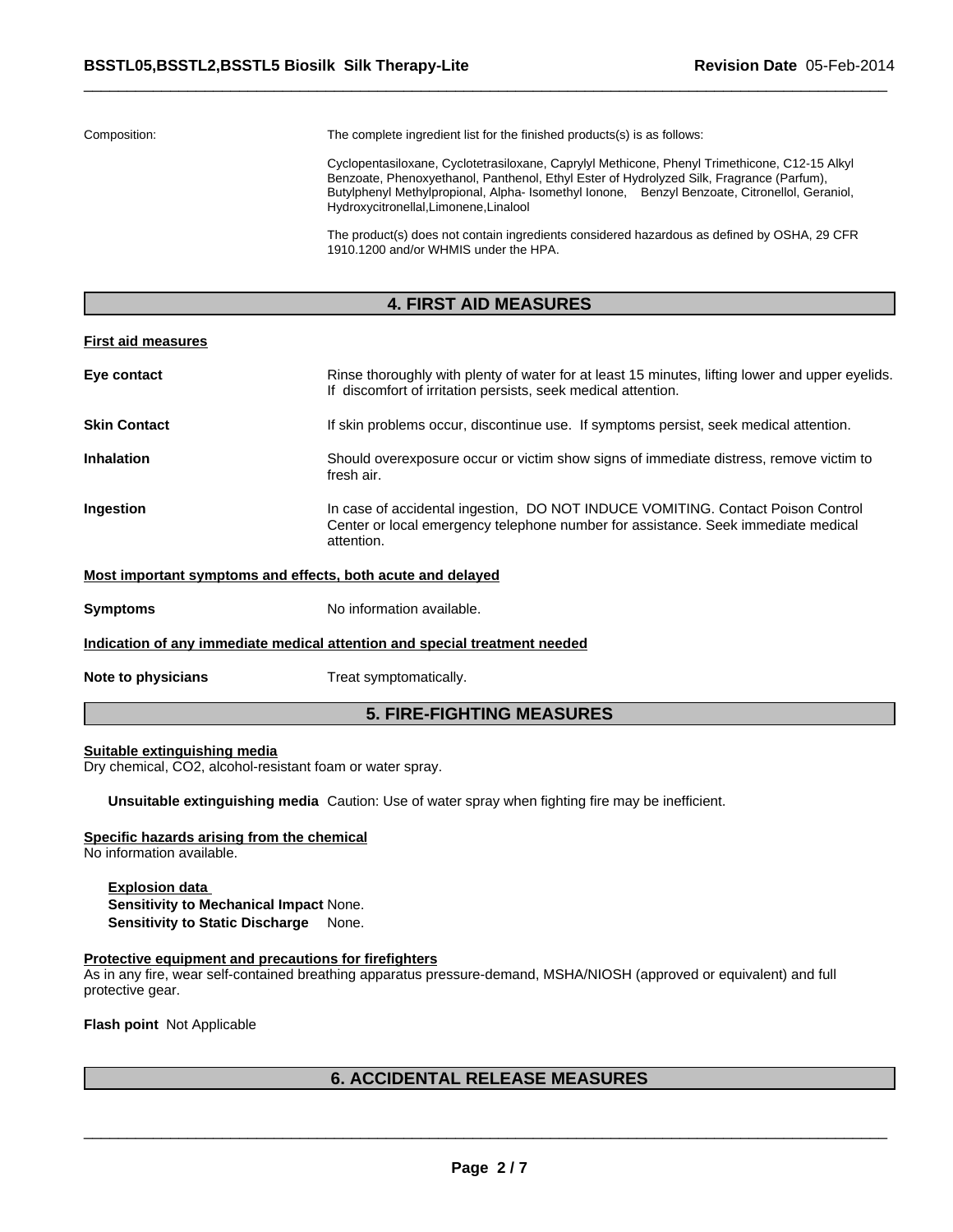|                                                              | Personal precautions, protective equipment and emergency procedures                                                                                                                                                                                                                                                              |  |  |  |
|--------------------------------------------------------------|----------------------------------------------------------------------------------------------------------------------------------------------------------------------------------------------------------------------------------------------------------------------------------------------------------------------------------|--|--|--|
| <b>Personal precautions</b>                                  | Ensure adequate ventilation, especially in confined areas.                                                                                                                                                                                                                                                                       |  |  |  |
| <b>Environmental precautions</b>                             |                                                                                                                                                                                                                                                                                                                                  |  |  |  |
| <b>Environmental precautions</b>                             | See Section 12 for additional ecological information.                                                                                                                                                                                                                                                                            |  |  |  |
| Methods and material for containment and cleaning up         |                                                                                                                                                                                                                                                                                                                                  |  |  |  |
| <b>Methods for containment</b>                               | Prevent further leakage or spillage if safe to do so.                                                                                                                                                                                                                                                                            |  |  |  |
| Methods for cleaning up                                      | Pick up and transfer to properly labeled containers.                                                                                                                                                                                                                                                                             |  |  |  |
|                                                              | <b>7. HANDLING AND STORAGE</b>                                                                                                                                                                                                                                                                                                   |  |  |  |
| <b>Precautions for safe handling</b>                         |                                                                                                                                                                                                                                                                                                                                  |  |  |  |
| Advice on safe handling                                      | Keep away from heat, sparks, flame and other sources of ignition (i.e., pilot lights, electric<br>motors and static electricity).                                                                                                                                                                                                |  |  |  |
| Conditions for safe storage, including any incompatibilities |                                                                                                                                                                                                                                                                                                                                  |  |  |  |
| <b>Storage Conditions</b>                                    | Keep away from heat, sparks, flame and other sources of ignition (i.e., pilot lights, electric<br>motors and static electricity). Incompatible with oxidizing agents.                                                                                                                                                            |  |  |  |
| Incompatible materials                                       | None known based on information supplied.                                                                                                                                                                                                                                                                                        |  |  |  |
|                                                              | 8. EXPOSURE CONTROLS/PERSONAL PROTECTION                                                                                                                                                                                                                                                                                         |  |  |  |
| <b>Control parameters</b>                                    |                                                                                                                                                                                                                                                                                                                                  |  |  |  |
| <b>Exposure Guidelines</b>                                   | This product, as supplied, does not contain any hazardous materials with occupational                                                                                                                                                                                                                                            |  |  |  |
| <b>Appropriate engineering controls</b>                      | exposure limits established by the region specific regulatory bodies.                                                                                                                                                                                                                                                            |  |  |  |
| <b>Engineering Controls</b>                                  | None under normal use conditions.                                                                                                                                                                                                                                                                                                |  |  |  |
|                                                              | Individual protection measures, such as personal protective equipment                                                                                                                                                                                                                                                            |  |  |  |
| <b>Eye/face protection</b>                                   | No special technical protective measures are necessary.                                                                                                                                                                                                                                                                          |  |  |  |
| Skin and body protection                                     | No special technical protective measures are necessary.                                                                                                                                                                                                                                                                          |  |  |  |
| <b>Respiratory protection</b>                                | If exposure limits are exceeded or irritation is experienced, NIOSH/MSHA approved<br>respiratory protection should be worn. Positive-pressure supplied air respirators may be<br>required for high airborne contaminant concentrations. Respiratory protection must be<br>provided in accordance with current local regulations. |  |  |  |
| <b>General Hygiene Considerations</b>                        | Wash contaminated clothing before reuse.                                                                                                                                                                                                                                                                                         |  |  |  |
|                                                              | 9. PHYSICAL AND CHEMICAL PROPERTIES                                                                                                                                                                                                                                                                                              |  |  |  |

## **Information on basic physical and chemical properties**

| <b>Physical state</b><br>Appearance<br><b>Color</b> | liquid<br>viscous<br>clear | Odor<br>Odor threshold | Pleasant<br>No information available |
|-----------------------------------------------------|----------------------------|------------------------|--------------------------------------|
|                                                     |                            |                        |                                      |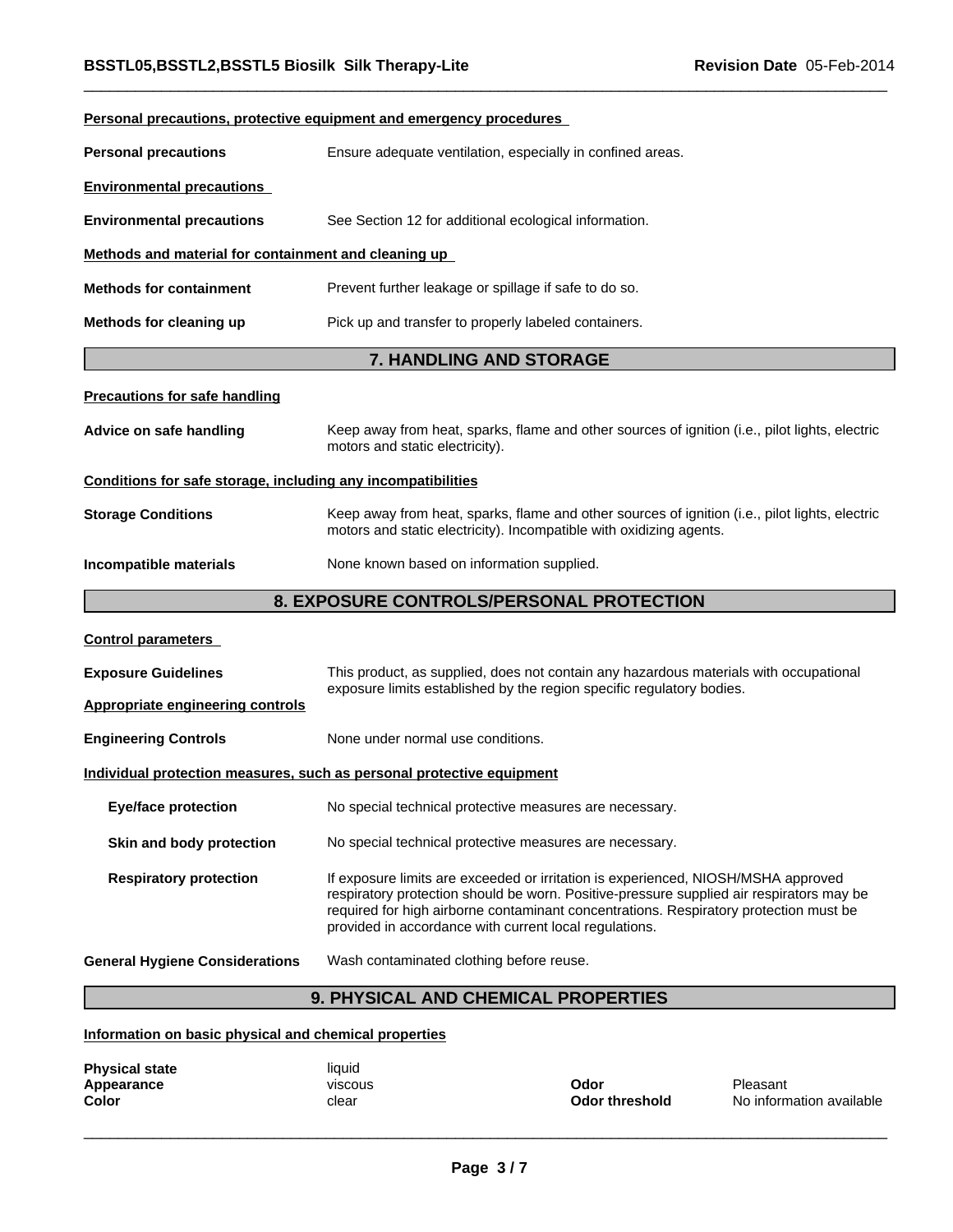| <b>Property</b>                                | Values                                                       | Remarks • Method |
|------------------------------------------------|--------------------------------------------------------------|------------------|
| рH                                             | No information available                                     |                  |
| Melting point/freezing point                   | Not Applicable                                               |                  |
| Boiling point / boiling range                  | No information available °F                                  |                  |
| Flash point                                    | Not Applicable                                               |                  |
| <b>Evaporation rate</b>                        | Not Applicable                                               |                  |
| Flammability (solid, gas)                      | Not Applicable                                               |                  |
| <b>Flammability Limit in Air</b>               |                                                              |                  |
| <b>Upper flammability limit</b>                | No information available                                     |                  |
| Lower flammability limit                       | No information available                                     |                  |
| Vapor pressure                                 | Not Applicable                                               |                  |
| Vapor density                                  | Not Applicable                                               |                  |
| Specific Gravity                               | Not Applicable                                               |                  |
| Water solubility                               | Insoluble in water                                           |                  |
| Viscositv                                      | $650 - 800$                                                  |                  |
| <b>Other Information</b>                       |                                                              |                  |
| Molecular weight<br>VOC Content (%)<br>Density | Not Applicable<br>No information available<br>Not Applicable |                  |
|                                                |                                                              |                  |

## **10. STABILITY AND REACTIVITY**

#### **Reactivity**  No data available

#### **Chemical stability**

Stable under recommended storage conditions.

#### **Possibility of Hazardous Reactions**

None under normal processing.

Hazardous polymerization Hazardous polymerization does not occur.

#### **Conditions to avoid**

Extremes of temperature and direct sunlight.

#### **Incompatible materials**

None known based on information supplied.

#### **Hazardous Decomposition Products**

None known based on information supplied.

#### **11. TOXICOLOGICAL INFORMATION**

#### **Information on likely routes of exposure**

| <b>Product Information</b> | No data available  |  |
|----------------------------|--------------------|--|
| <b>Inhalation</b>          | No data available. |  |
| Eye contact                | No data available. |  |
| <b>Skin Contact</b>        | No data available. |  |
| Ingestion                  | No data available. |  |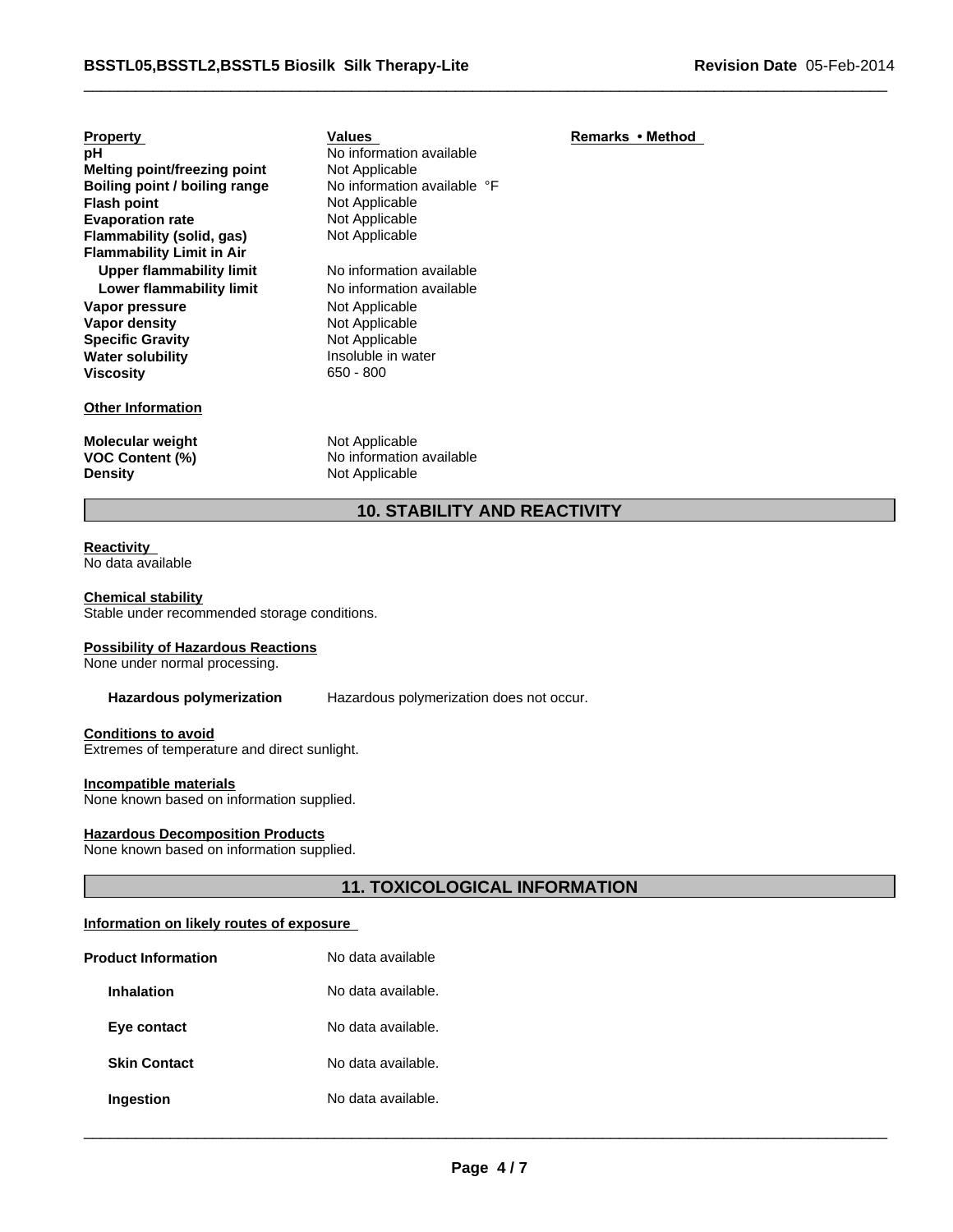| <b>Chemical Name</b>           | Oral LD50             | Dermal LD50                    | <b>Inhalation LC50</b>            |
|--------------------------------|-----------------------|--------------------------------|-----------------------------------|
| Cyclopentasiloxane<br>541-02-6 | $> 24134$ mg/kg (Rat) | $> 16$ mL/kg (Rabbit)          |                                   |
| Cyclotetrasiloxane<br>556-67-2 | $= 1540$ mg/kg (Rat)  | (Rabbit)<br>$= 794 \mu L/kg$ ( | $= 36$ g/m <sup>3</sup> (Rat) 4 h |

#### **Information on toxicological effects**

**Symptoms** No information available.

#### **Delayed and immediate effects as well as chronic effects from short and long-term exposure**

| <b>Sensitization</b>            | No information available. |
|---------------------------------|---------------------------|
| Germ cell mutagenicity          | No information available. |
| Carcinogenicity                 | No information available. |
| <b>Reproductive toxicity</b>    | No information available. |
| <b>STOT - single exposure</b>   | No information available. |
| <b>STOT - repeated exposure</b> | No information available. |
| <b>Aspiration hazard</b>        | No information available. |

#### **Numerical measures of toxicity - Product Information**

**Unknown Acute Toxicity** No information available

#### **12. ECOLOGICAL INFORMATION**

#### **Ecotoxicity**

13.0772% of the mixture consists of components(s) of unknown hazards to the aquatic environment

| <b>Chemical Name</b> | Algae/aguatic plants | Fish                        | Toxicitv to<br>microorganisms | <b>Crustacea</b> |
|----------------------|----------------------|-----------------------------|-------------------------------|------------------|
| Cvclotetrasiloxane   |                      | 500: 96 h Brachydanio rerio |                               |                  |
| 556-67-2             |                      | mg/L LC50 1000: 96 h        |                               |                  |
|                      |                      | Lepomis macrochirus mg/L    |                               |                  |
|                      |                      | LC50                        |                               |                  |

#### **Persistence and degradability**

No information available.

#### **Bioaccumulation**

No information available.

**Other adverse effects** No information available

#### **13. DISPOSAL CONSIDERATIONS**

| Waste treatment methods |                                                                      |  |
|-------------------------|----------------------------------------------------------------------|--|
| Disposal of wastes      | Dispose of contents/containers in accordance with local regulations. |  |
| Contaminated packaging  | Dispose of in accordance with local regulations.                     |  |

# \_\_\_\_\_\_\_\_\_\_\_\_\_\_\_\_\_\_\_\_\_\_\_\_\_\_\_\_\_\_\_\_\_\_\_\_\_\_\_\_\_\_\_\_\_\_\_\_\_\_\_\_\_\_\_\_\_\_\_\_\_\_\_\_\_\_\_\_\_\_\_\_\_\_\_\_\_\_\_\_\_\_\_\_\_\_\_\_\_\_\_\_\_ **14. TRANSPORT INFORMATION**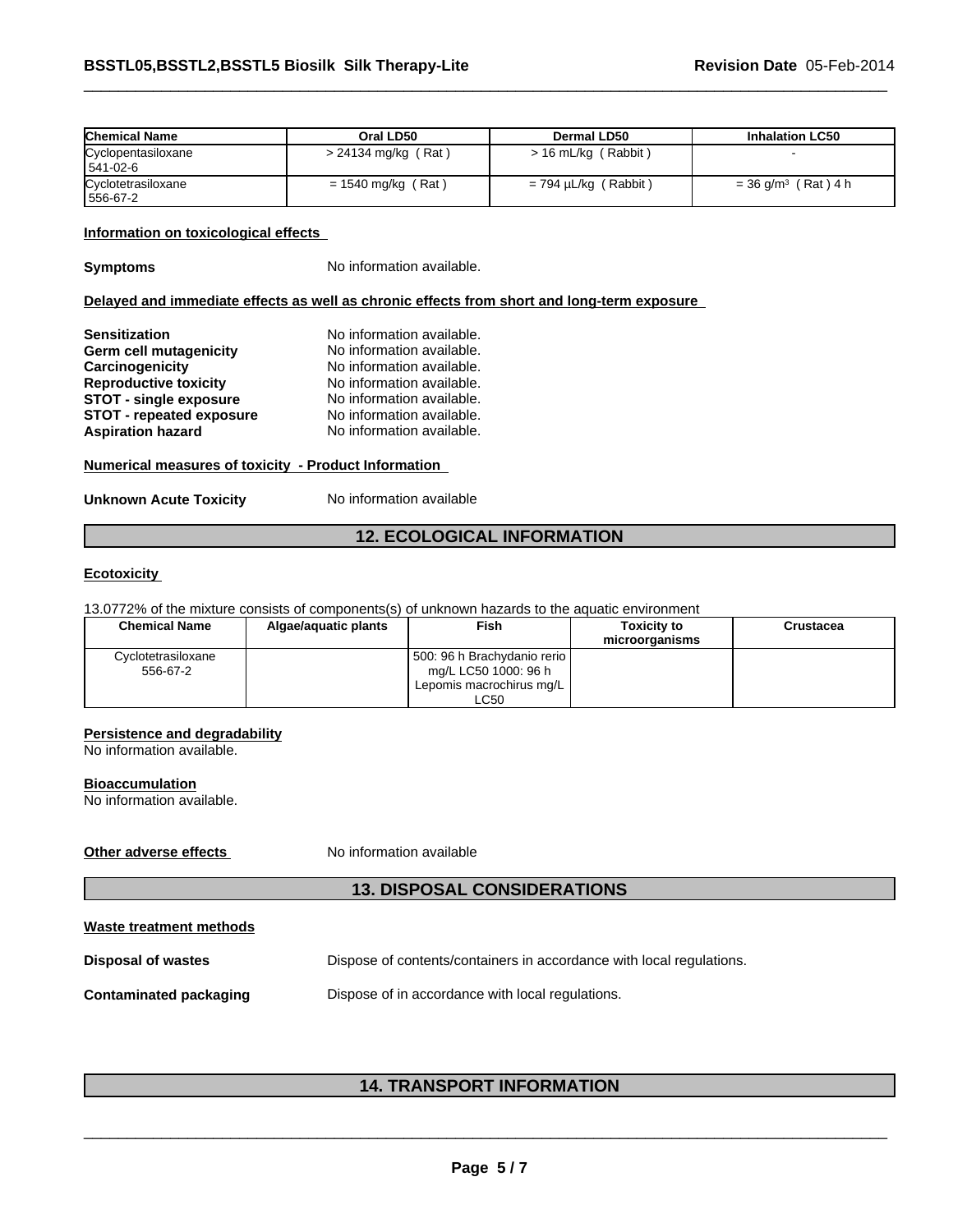| Not regulated |
|---------------|
| Not regulated |
| Not regulated |
| Not regulated |
|               |

#### **15. REGULATORY INFORMATION**

#### **International Inventories**

#### **Legend:**

**TSCA** - United States Toxic Substances Control Act Section 8(b) Inventory **DSL/NDSL** - Canadian Domestic Substances List/Non-Domestic Substances List **EINECS/ELINCS** - European Inventory of Existing Chemical Substances/European List of Notified Chemical Substances **ENCS** - Japan Existing and New Chemical Substances **IECSC** - China Inventory of Existing Chemical Substances **KECL** - Korean Existing and Evaluated Chemical Substances **PICCS** - Philippines Inventory of Chemicals and Chemical Substances

**AICS** - Australian Inventory of Chemical Substances

#### **US Federal Regulations**

#### **SARA 313**

Section 313 of Title III of the Superfund Amendments and Reauthorization Act of 1986 (SARA). This product does not contain any chemicals which are subject to the reporting requirements of the Act and Title 40 of the Code of Federal Regulations, Part 372

#### **SARA 311/312 Hazard Categories**

| Acute health hazard               | N٥ |
|-----------------------------------|----|
| <b>Chronic Health Hazard</b>      | N٥ |
| <b>Fire hazard</b>                | N٥ |
| Sudden release of pressure hazard | No |
| <b>Reactive Hazard</b>            | No |

#### **CWA (Clean Water Act)**

This product does not contain any substances regulated as pollutants pursuant to the Clean Water Act (40 CFR 122.21 and 40 CFR 122.42)

#### **CERCLA**

This material, as supplied, does not contain any substances regulated as hazardous substances under the Comprehensive Environmental Response Compensation and Liability Act (CERCLA) (40 CFR 302) or the Superfund Amendments and Reauthorization Act (SARA) (40 CFR 355). There may be specific reporting requirements at the local, regional, or state level pertaining to releases of this material

#### **US State Regulations**

#### **California Proposition 65**

This product does not contain any Proposition 65 chemicals

#### **U.S. State Right-to-Know Regulations**

**U.S. EPA Label Information** 

#### **EPA Pesticide Registration Number** 17